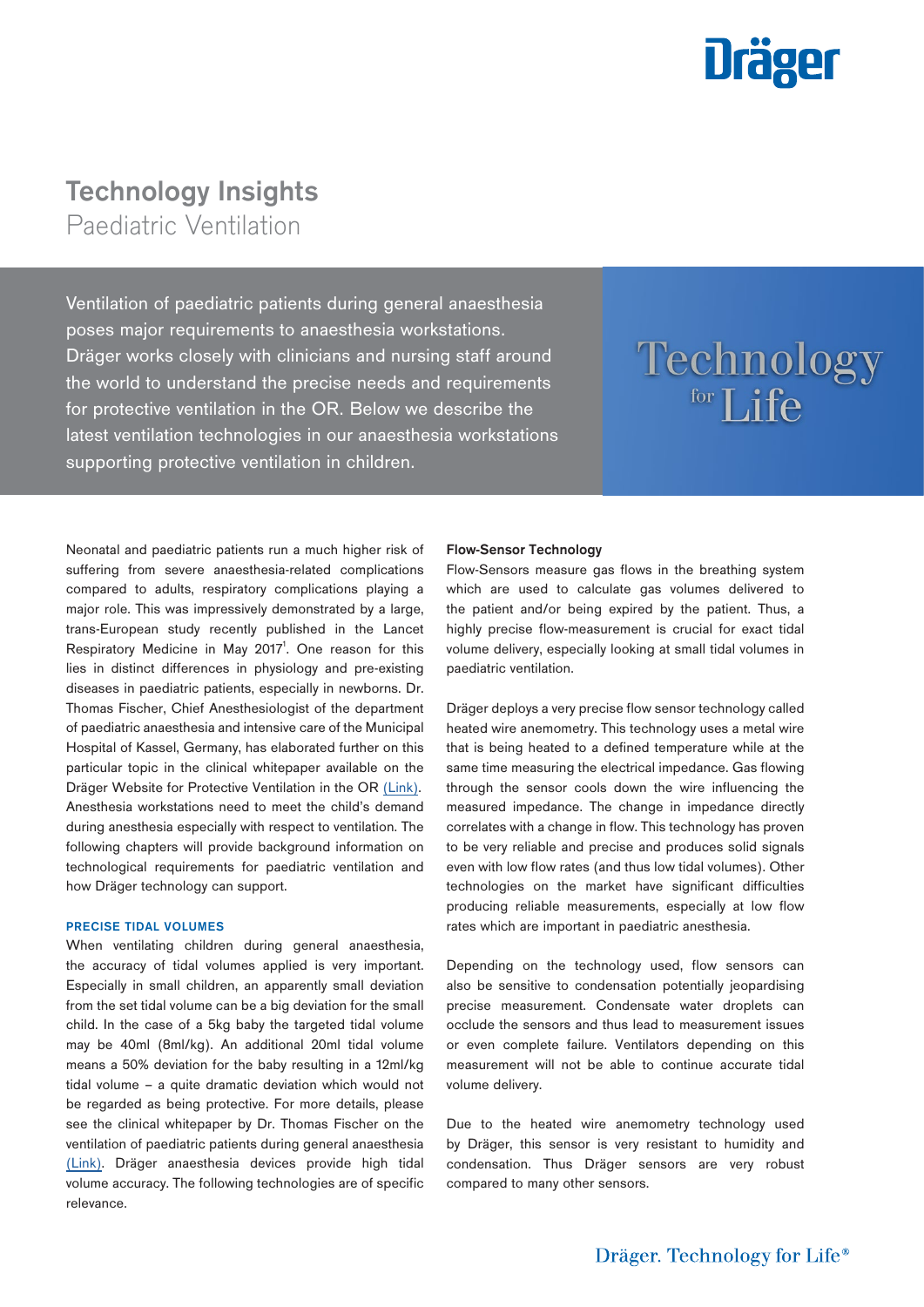# Tidal volume accuracy and the piston ventilator

Even though pressure controlled ventilation is the preferred mode of ventilation for paediatric patients, volume-controlled ventilation is also frequently used in order to make sure the sufficient tidal volume is being delivered to the child. The piston ventilator design is uniquely suited to deliver this tidal volume accurately. Since the surface area of the piston is fixed, the volume delivered by the piston is directly related to the linear movement of the piston (2). This makes the tidal volume delivery extremely accurate – and even in the unlikely event of a flow-sensor failure, ventilation with set volume delivery will still function. When the user sets a volume for ventilating the patient, the piston moves the distance necessary to deliver the required volume (4) into the breathing system (3). Furthermore, since the connection between piston and motor (1) is rigid, the position of the piston (2) is always identified and the volume delivered by the piston is, hence, always known.

For those who want to make sure, that the set tidal volume is being reliably delivered but are also worried about excessive pressures, Dräger offers an additional mode of ventilation: Volume Control Autoflow ensures the application of the set tidal volume at the lowest possible pressure and in a pressure controlled fashion.



0-21701-2017 D-21701-2017

Schematic of E-Vent ventilator Primus

## Compliance/Fresh Gas Compensation

Compliance refers to the fact, that parts of the system volume of an anesthesia device, including the hose system, can expand upon pressure causing them to "take up" volume which should actually be delivered to the patient. Without means of compensating for the effect of circuit compliance, the volume the patient receives will decrease as pressure in the circuit increases. Dräger ventilator units are able to compensate for the compliance of the breathing system by delivering sufficient additional volume with each breath to ensure that the patient receives the volume set to be delivered. Dräger ventilators measure the compliance of the system during the start-up self-test procedure. Once the compliance factor is determined, only a pressure sensor is required to calculate how much additional volume should be delivered with each breath to compensate for the loss due to the breathing system compliance. As a result, the set tidal volume is delivered to the patient's airway.

However, the compliant system volume is not the only influence on tidal volume that needs to be compensated. The set fresh gas flow can increase tidal volume significantly compromising tidal volume accuracy. This influence also needs to be eliminated. If fresh gas compensation is used in older types of machines, the disadvantage might be that the ventilator may deliver a tidal volume that is higher or lower than the one set by the user. The set tidal volume is achieved together with the fresh-gas flow. However, if rapid changes in fresh-gas flow settings are made, the system latency causes the device to require a few seconds to adapt the tidal volume delivered by the ventilator. This may result in tidal volume and/or inspiratory pressure peaks. A much more direct and effective solution to this influence is to physically decouple fresh gas flow from tidal volume delivery.

## Fresh-Gas Decoupling

 Fresh gas decoupling refers to the ability of an anaesthesia device to separate fresh gas flow from inspiration to avoid undesirable influence on ventilation. Dräger anaesthesia devices from the Fabius and Primus families utilise a valve controlling the fresh gas influx into the breathing system. When closed during inspiration, this valve prevents the fresh-gas flow from influencing the tidal volume and the inspiratory pressure delivered. No peaks in tidal volume and inspiratory pressure occur. Furthermore, this technology reduces the potentially compliant volume of the breathing system.



Gas flow diagram Primus®

The Perseus® A500 utilises a slightly different technology to achieve the same target of avoiding influence of fresh gas flow on ventilation. The blower ventilator of the Perseus® A500 actively uses the fresh gas flow during the inspiratory flow phase in order to further reduce breathing systems' time constant, but also physically decouples the fresh gas flow during the rest of the inspiratory phase by a specifically designed inspiratory valve. Therefore, an undesirable influence of fresh gas flow on ventilation is avoided.

Dräger anaesthesia devices include both, fresh gas decoupling and compliance compensation to eliminate negative impact of system compliance and fresh gas flow, thus ensuring tidal volume accuracy.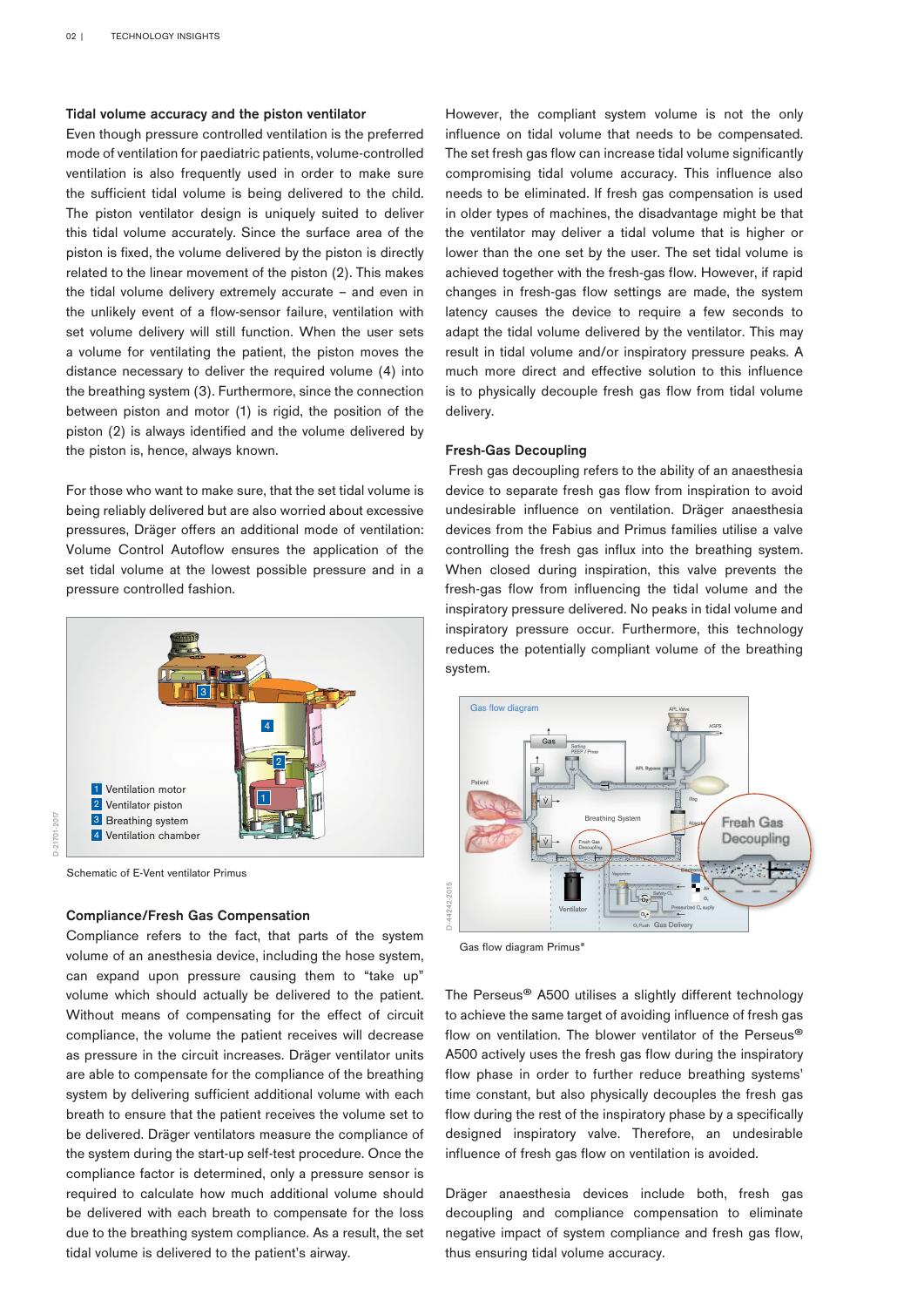# Leakages

System leakages lead to loss of ventilation volume. If not compensated for, they will lead to imprecise tidal volume application. Modern anaesthesia devices should minimise the risk of leakages and offer compensation mechanisms to enable precise tidal volume delivery.

## Leakage Assistant

To manage leaks, the anaesthesia system should be able to inform the user of identified leakages during preparation of the device for operation, i.e. during the system self-test, so that the user is aware of leaks and their magnitude.

If pre-tests fail, the Perseus® A500 offers a convenient tool to identify leakages. Upon start of this application, the ventilator creates a continuous flow and visualises the missing volume by displaying the leakage value of the system. This tool runs without alarming the user in between. When closing the leakage the user gets direct visual feedback (numerical and graphical) so that it is obvious to the user if the machine is functioning correctly.



### Leak-tight Breathing System

Although system leakages can be compensated for, they should be minimised to reduce the need for compensation. This requires the breathing system to be as tight as possible to minimise the gas quantity lost via leakage. The fewer parts a breathing system has, the fewer the sources of leakage. Dräger breathing systems consist of only a few parts, thus reducing the number of connections, i.e. potential sources of leakage. This already applies to our Fabius®, Primus® and Zeus® device families but is even more pronounced in our Perseus® A500 where the breathing system only has 11 parts. Unlike other anaesthesia systems, the breathing bag in Dräger devices is an integral part of the breathing system and acts as a fresh gas reservoir, thus being an additional indicator of insufficient fresh-gas flows. An empty breathing bag indicates a fresh gas deficit and that the fresh-gas flow needs to be increased.



### PRECISE PRESSURES

In order to protect the patient's lungs, especially in children, precise application of ventilation pressures is of vital importance, as excessive pressure may harm the lung by overdistension and loss of PEEP may facilitate the formation of atelectasis. As pointed out in the clinical whitepaper by Dr. Thomas Fischer ([Link\)](https://www.draeger.com/Library/Content/paediatric-ventilation-wp-9104859-en.pdf), the mean airway pressure (MAP) should be limited to  $10$ cmH<sub>2</sub>O and a PEEP of 3-5 should be regularly used in healthy children, and up to 8-10cmH2o in children with sick lungs. To precisely deliver these pressures, the anesthesia device ventilator needs to be specifically suited to do so.

## Ventilator Technology

Built in the anaesthesia devices Perseus® A500 and Zeus® IE, the TurboVent blower ventilator technology is specifically suited to deliver precise pressures. To understand the operating principle, one can think of a hair dryer. It draws in ambient air, heats it up and accelerates it in one direction. The TurboVent ventilator works in a very similar way, just without heating. Through the one-directional rotation of an impeller (1), a gas mixture is drawn in from the reservoir bag in the breathing system (through 2), gets compressed (1 and 3), and it is then emitted towards the patient (4). Thus, the TurboVent ventilator is a pressure source and is specifically suited for all pressure focused modes of ventilation. Also, the rotation speed of the impeller can be changed extremely quickly facilitating quick changes in pressures, e.g. with high respiratory rates in children.



Schematic of TurboVent ventilator

Also the Dräger piston ventilator (E-Vent and E-Vent plus) offers precise delivery of ventilation pressures. Due to the direct drive via an electronic motor, the Pistion ventilator achieves pressures quickly and precisely. This is also specifically important in ventilating paediatric patients as the respiratory rates are high and pressure targets have to be achieved very quickly.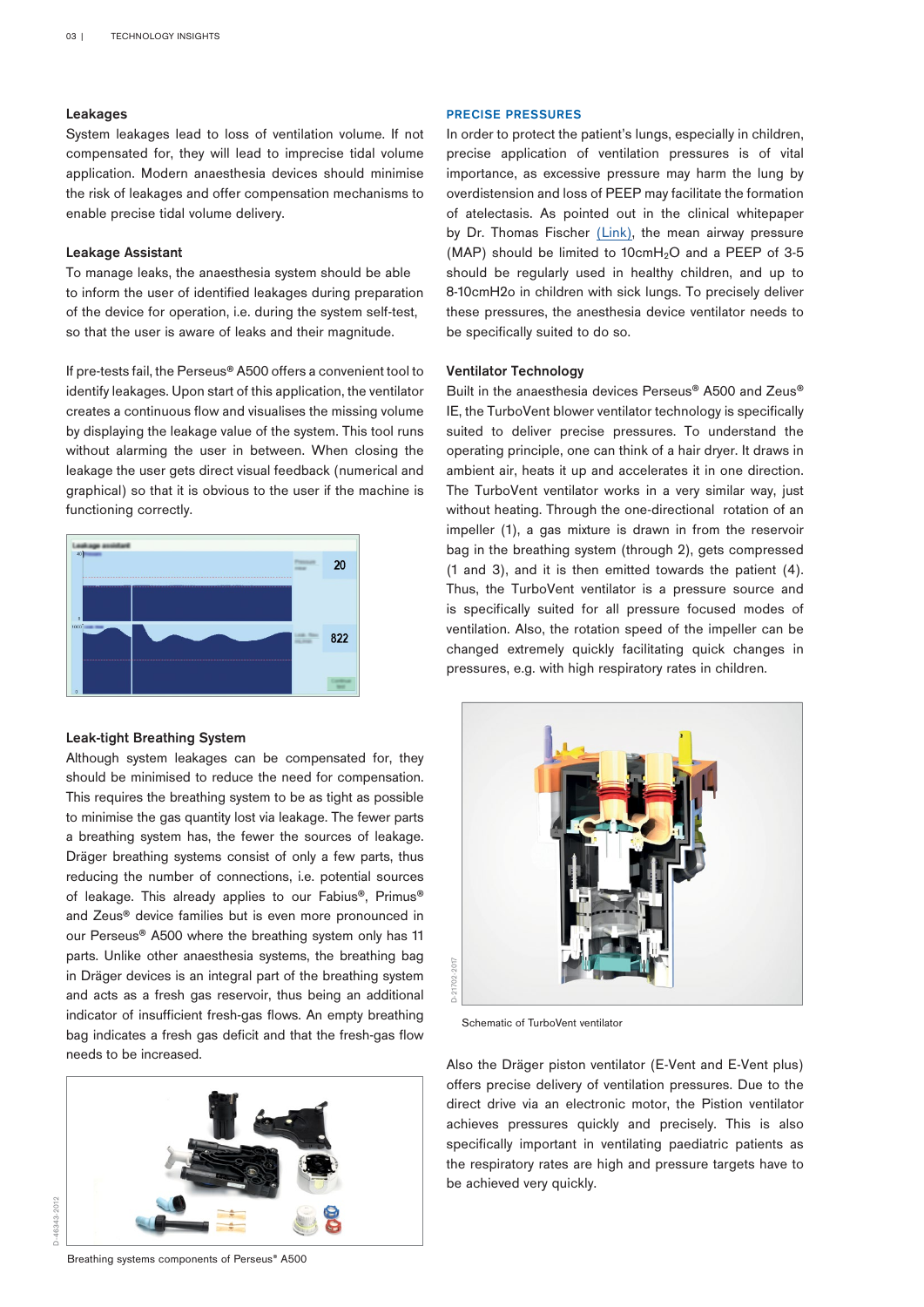# Active PEEP

Leakages can have a significant influence on ventilation. To apply precise tidal volumes, the system leakage identified during the leakage test is being compensated by correspondingly increasing the tidal volume. However, this does not prevent the PEEP in between expiration and inspiration from falling or even diminishing. Dräger anaesthesia devices actively hold the PEEP at the set level. The blower ventilator TurboVent (Perseus® A500 and Zeus® IE) is by nature capable of delivering continuous pressure and thus compensating leakages by keeping up the rotation of the impeller and moving additional volume towards the patient. The Dräger piston ventilator E-Vent plus (Primus family) actively holds PEEP levels by continuously moving the piston upwards during PEEP and thus compensating for lost volume via leakages.

## Fresh gas decoupling

The influx of fresh gas and how this is managed can influence ventilation pressures. Mechanisms like fresh gas decoupling and fresh gas compensation are intended to counteract this influence. Please refer to the chapter "Precise Tidal Volumes" and "Fresh Gas Decoupling" for more details.

### Pressure Precision in Man/Spont mode

When ventilating a child using the hand bag of the anesthesia device, the APL valve is the pressure limiting part in the system. While the anaesthesiologist creates the pressure by pressing the ventilation bag, the APL valve limits the pressure in the system to the set value. Therefore, the precision of the APL valve in limiting the pressure in the system is of high importance. A recent study found significant differences in the pressure limit supposedly set by the user and the actually delivered pressure to the patient. One of the 2 APL valves compared in this study showed significant deviations from the set pressure limit, achieving much lower or much higher actual pressure. The APL valve should ideally produce a linear pressure profile, meaning that the pressure in the system should precisely correspond to the set value. Dräger APL valve was found to produce this linear pressure pattern and thus reliably prevents excessive pressures in manual ventilation.<sup>2</sup>

#### SUPPORT FOR SPONTANEOUS BREATHING

In case you intend to have the child breathe spontaneously, it is important that the anesthesia device supports this measure instead of making it hard for the child to breathe. It is vital that the system recognises the smallest breathing attempt in order to provide support, e.g. pressure support. Keeping the low tidal volumes in mind, this requires a very sensitive flow trigger. Dräger anaesthesia devices provide highly sensitive flow triggers so that spontaneous breathing attempts are reliably detected. However, as already stated in the clinical whitepaper by Dr. Thomas Fischer ([Link](https://www.draeger.com/Library/Content/paediatric-ventilation-wp-9104859-en.pdf
)), resistance is an important topic, especially in small

children. In order to make it easier for children to breathe spontaneously, the resistance of the breathing system should be as low as possible.

# Breathing system resistance

In blower-driven anaesthesia machines like in the Zeus® family and the Perseus® A500, a circle flow reduces the resistances of the breathing system, and this facilitates spontaneous breathing and reduces the work of breathing. The circle flow is a minimum flow continuously circulating in the system. The minimal pressure required to achieve this circle flow mitigates the breathing system resistance. With these systems, the patient can breathe spontaneously at any time, even during inspiratory phase and at the PEEP (CPAP) level. During expiration, the E-Vent and E-Vent plus piston-driven ventilators in the Fabius® and Primus® families synchronise the expiratory phase with the expiration flow, and actively support the patient's expiration by regulating the pistons' movement accordingly.

#### RELIABLE GAS COMPOSITION

### Reliable Gas Measurement & Sample Gas Return

Gas measurement in anaesthesia machines includes the measurement of  $O_2$ ,  $CO_2$  and anaesthetic agents. In children, a reliable measurement of gases, especially oxygen is of vital importance as children can desaturate very quickly. For oxygen measurement different technologies are available on the market. Dräger deploys paramagnetic as well as electrochemical  $O_2$  sensor technologies, both of which reliably measure oxygen not influencing the composition of the sample gas.

The sensor technology used in many other devices requires a so-called reference gas, e.g. ambient air, for correct measurement. This implies that ambient air is being mixed with the sample gas from the breathing system along the process. The composition of this mixture is then different to the gas mix in the breathing system. Oxygen and volatile anaesthetic agent concentrations will be lower, nitrogen – usually not present in breathing systems – is being added. In devices utilising this technology and returning the sample gas back into the breathing system, this can significantly alter the gas composition within the breathing system. Especially the influx of nitrogen and a missing, dedicated elimination mechanism, just like soda lime for carbon dioxide, may lead to undesirable nitrogen accumulation. However, many devices utilising this sensor technology may not return sample gas back into the breathing system, thus creating another relevant problem: leakage. In most devices, the sample gas is extracted from the system at a rate of approx. 200 ml/min. This is a systematic leak of significant magnitude and is the reason why these devices are not able to operate at flow rates of less than 600 or 500 ml/min. Furthermore, hypoxic gas mixtures may occur when combining oxygen measurement using a reference gas with samples gas return and low fresh gas flow rates.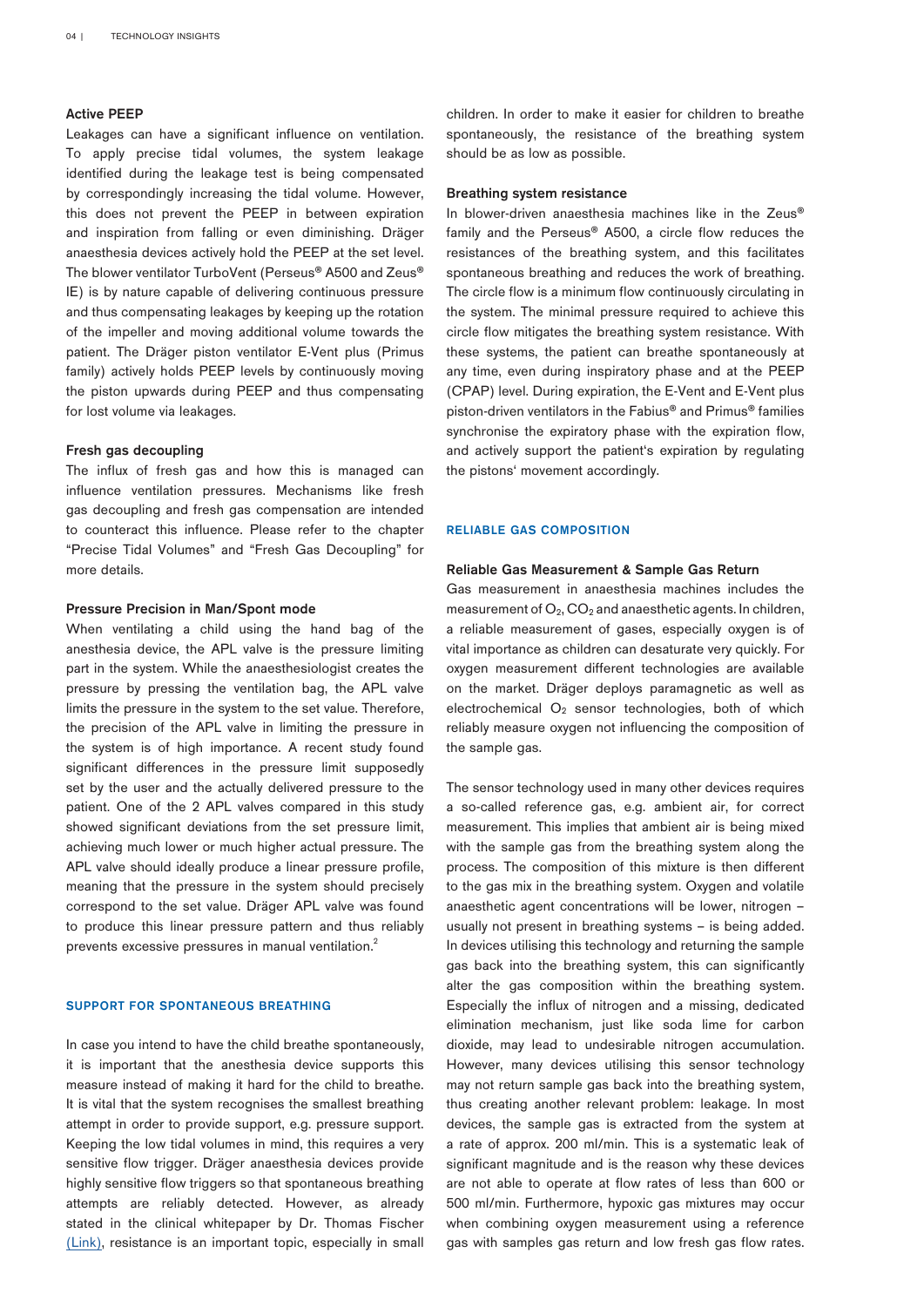Therefore it is important that A) sample gas is returned into the system, and B) the composition of the sample gas is not altered. Note: For the above mentioned reasons, some countries do not permit sample gas return in systems using O<sub>2</sub> sensor technology requiring reference gas.

Dräger anaesthesia systems always return the sample gas back to the breathing system and do not alter the concentrations of the individual gases. Therefore, the gas composition in the system is not changed and no systemic leak needs to be compensated.

# Time Constant of System

This refers to the time an anaesthesia device requires to effectively deliver a changed gas composition to the patient. If the anaesthesiologist intends to increase the  $FiO<sub>2</sub>$ , the system will require up to a few minutes to actually achieve the targeted value in the entire system. Especially in children, a quick change in gas composition can be crucial, therefore the time constant should be as small as possible.

The gas volume within the breathing system has a significant influence on the time constant of the device. The lower the fresh-gas flow, the longer the time constant. The same applies to higher breathing system volumes. Dräger anaesthesia devices are designed for low breathing system volumes facilitating short time constants. Furthermore, our ventilator technology influences the time constant as well. The blower technology employed in the Zeus<sup>®</sup> and Perseus® device families provides a circular flow actively contributing to a shorter time constant. This is especially noticeable when small tidal volumes are used, e.g. in paediatric anaesthesia.

#### QUICK RESPONSE / SPEED OF THE SYSTEM:

#### High respiratory rates.

The smaller the child, the higher the frequency required for appropriate ventilation. This can result in very low inspiratory times. Especially if a minimum time for expiration of 0.4 seconds needs to be provided in order to avoid air trapping, inspiratory times can get very short. In order to provide the set tidal volume in this short inspiration time, anaesthesia ventilators need to provide high inspiratory flows to apply the set tidal volume in the short time given. All Dräger ventilators are capable of providing high inspiratory flows enabling high respiratory rates.

However, the TurboVent blower ventilator is by design specifically suited to provide maximum inspiratory flow very quickly as the rotation speed of the impeller can be change rapidly. Thus, this technology is able to move large volumes in very short time.

#### Time Constant

A quick change in gas composition can be necessary in children, e.g. an increase in  $FiO<sub>2</sub>$  to stop a fall in  $SaO<sub>2</sub>$  and to improve oxygenation. Therefore, the responsiveness of the system to changes in gas composition is very important. Dräger breathing systems are specifically designed for short time constants. For more details, please see the chapter on "Reliable Gas Composition".

## ADEQUATE PREPARATION

#### Patient categories & ventilation presettings

Thorough preparation of the anaesthesia workplace is of utmost importance. Once the child has arrived for induction of anaesthesia, there will be very little time. Especially once anaesthesia is induced, the time for clinically relevant oxygen desaturation (apnea tolerance) can be as short as 90 seconds. Therefore a swift change to appropriate mechanical ventilation by the anesthesia device is required. This can only be achieved when all preparation and settings have been made prior to induction. Dräger anesthesia devices facilitate this process by offering customisable presetting for specific patient categories, incl. paediatric patients (paediatric & neonatal). Once the correct patient category is chosen, the relevant settings and alarm limits will adapt automatically. In most cases, only few manual adaptations to the specific patient need to be done.

### Minimising system deadspace

The importance of deadspace reduction to a minimum is described in detail in the clinical whitepaper by Dr. Thomas Fischer [\(Link](https://www.draeger.com/Library/Content/paediatric-ventilation-wp-9104859-en.pdf)). The physiologic deadspace is already estimated to be approx. 1/3 of the tidal volume. Therefore, the system deadspace between the Y-piece and the patient plays an important role and should be optimised by selecting the right accessories and their position in the system. Filters, such as the HME filter, should be mounted proximal to the device. A position close to the patient should be avoided, especially in small children. However, if a position close to the patient is required, a filter with a small volume should be chosen. Dräger not only offers a wide range of paediatric and neonatal filters, but also offers more deadspace optimised accessories. Please click here to learn more about accessories for Dräger anaesthesia devices specifically suited for children.